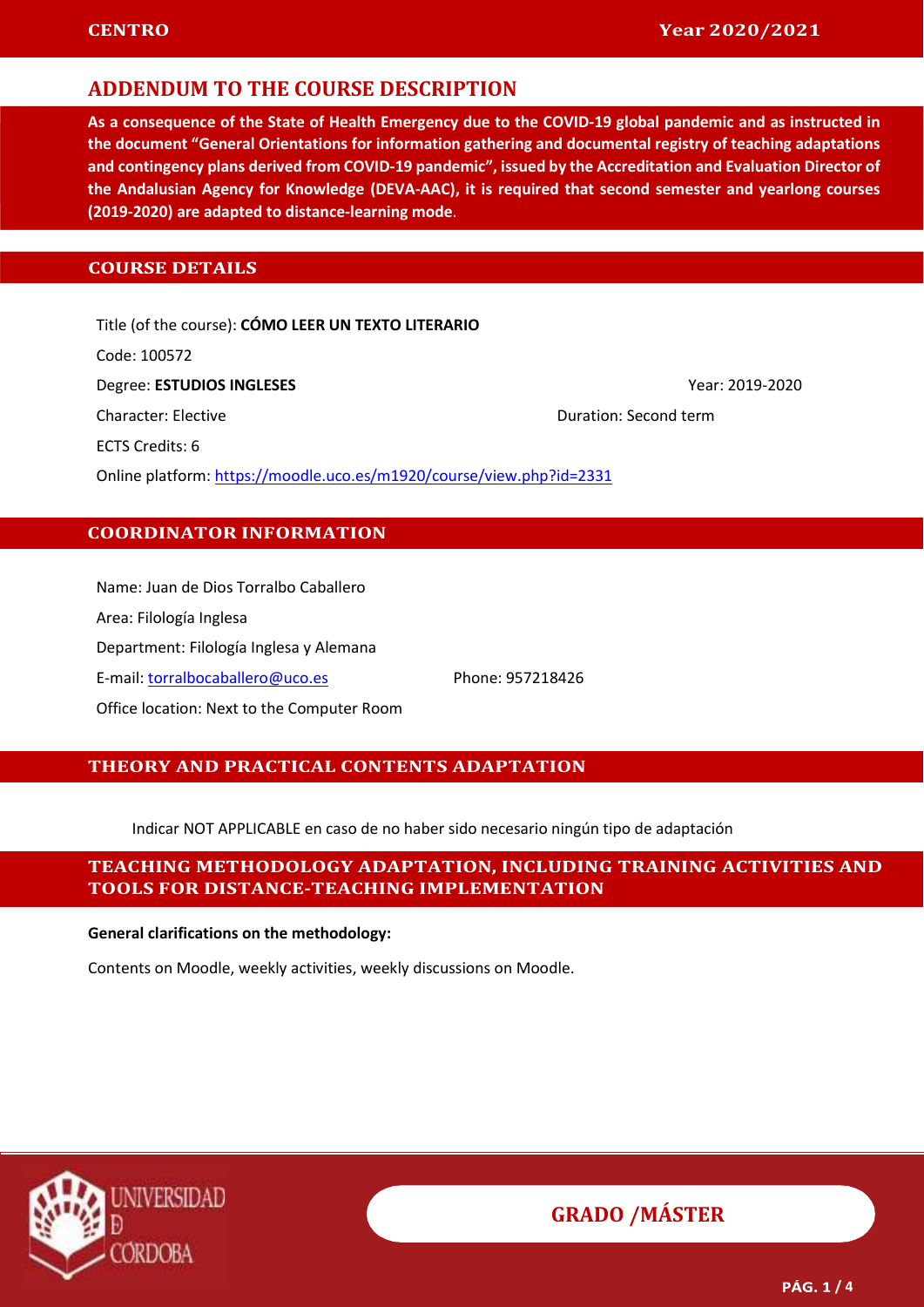|                     | <b>Distance teaching activities</b>    |  |  |  |  |  |
|---------------------|----------------------------------------|--|--|--|--|--|
| Large group         | Lectures, text analyses                |  |  |  |  |  |
| <b>Medium group</b> | Lectures, Text analyses, presentations |  |  |  |  |  |
| <b>Small group</b>  | Lectures, Text analyses, presentations |  |  |  |  |  |
| Tutoring            | From Monday to Friday, at any time     |  |  |  |  |  |

### EVALUATION ADAPTATION

This adaptation must be coincident with that published in the Degree/Master webpage as well as in the online Moodle platform of the course.

| <b>Instrument for evaluation</b> | <b>Moodle Tool</b> | Percentage |
|----------------------------------|--------------------|------------|
| Text commentary                  | Assignment, chat   | 40         |
| Essay                            | Assignment         | 40         |
| Presentation                     | Videoconference    | 20         |
| <b>Total (100%)</b>              |                    | 100 %      |

A grade of "NO PRESENTADO" will be given to students who have not taken part in a number of evaluable activities adding up to more than 50% of the final grade (Art. 80.4 of the Regulations for the Undergraduate Studies Academic System). Those students who have participated in assessment activities other than the final exam whose accumulated weight towards the final grade exceeds 50%, but has not attended the final exam in the course, the teacher will record "NO PRESENTADO" in the provisional publication of the grades. If during the review process a student does not express his disagreement with this grade, it will be confirm ed as the final grade for the course. Otherwise, the student must notify the professor, and his final grade will be based on the weighted sum of all scores achieved in all assessment mechanisms completed, according to the criteria established in this addendum.

| <b>RESOURCES AND INFRASTRUCTURE</b>        |  |  |  |                                                                                   |  |  |  |  |  |  |  |  |
|--------------------------------------------|--|--|--|-----------------------------------------------------------------------------------|--|--|--|--|--|--|--|--|
|                                            |  |  |  | Those provided by the Vicerectorate for Digital University and Strategic Planning |  |  |  |  |  |  |  |  |
| (https://www.gestion.uco.es/continuidad/). |  |  |  |                                                                                   |  |  |  |  |  |  |  |  |

### ADDITIONAL INFORMATION

Indicar NOT APPLICABLE en caso de no haber sido necesario ningún tipo de adaptación

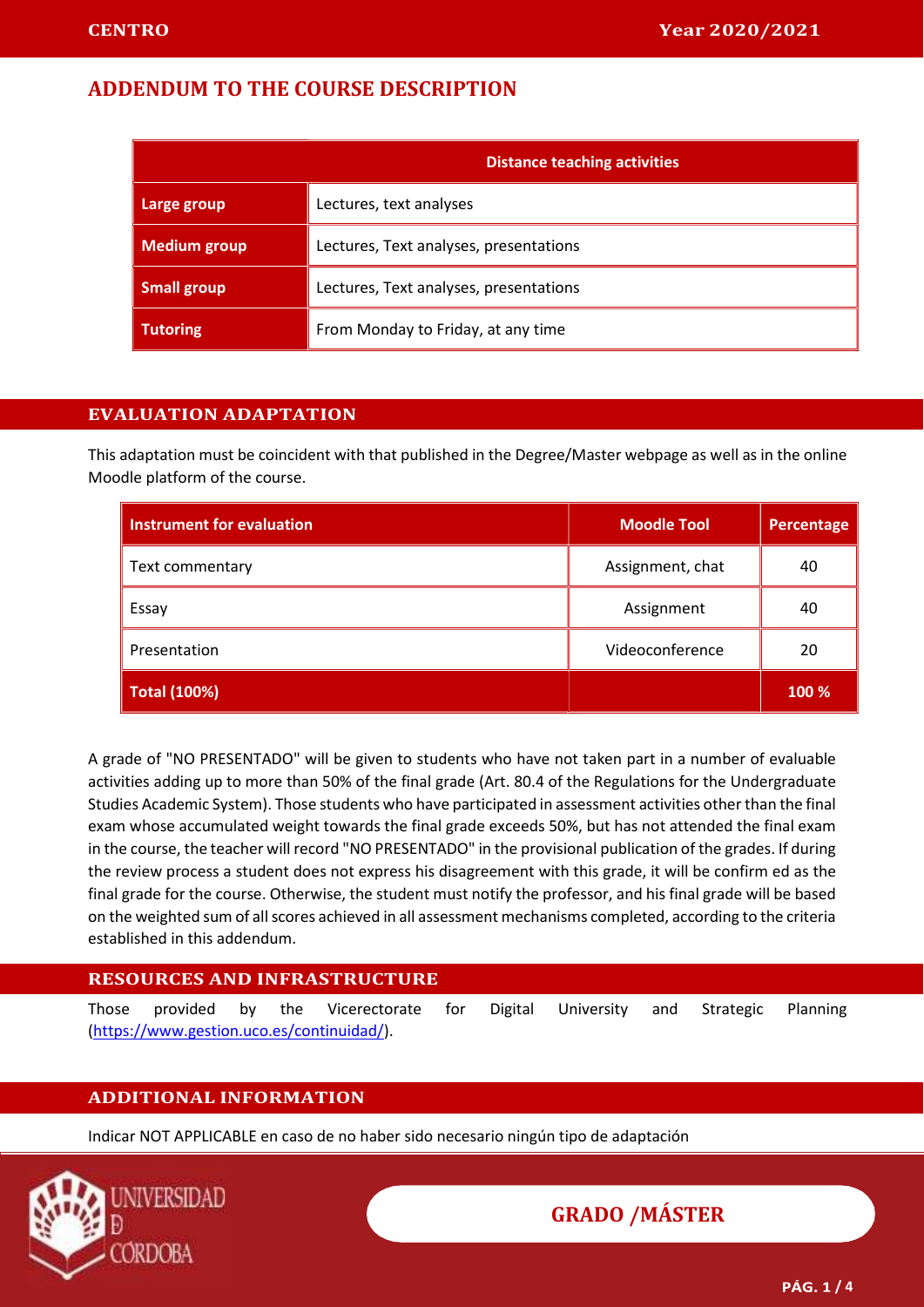### BIBLIOGRAPHY ADAPTATION. NEW RECOMMENDED ONLINE RESOURCES

Indicar NOT APPLICABLE en caso de no haber sido necesario ningún tipo de adaptación resources and the sources of the sources of the sources of the sources of the sources of the sources of the so

 The methodological strategies and the evaluation system contemplated in this Course Description will be adapted according to the needs presented by students with disabilities and special educational needs in the cases that are required.